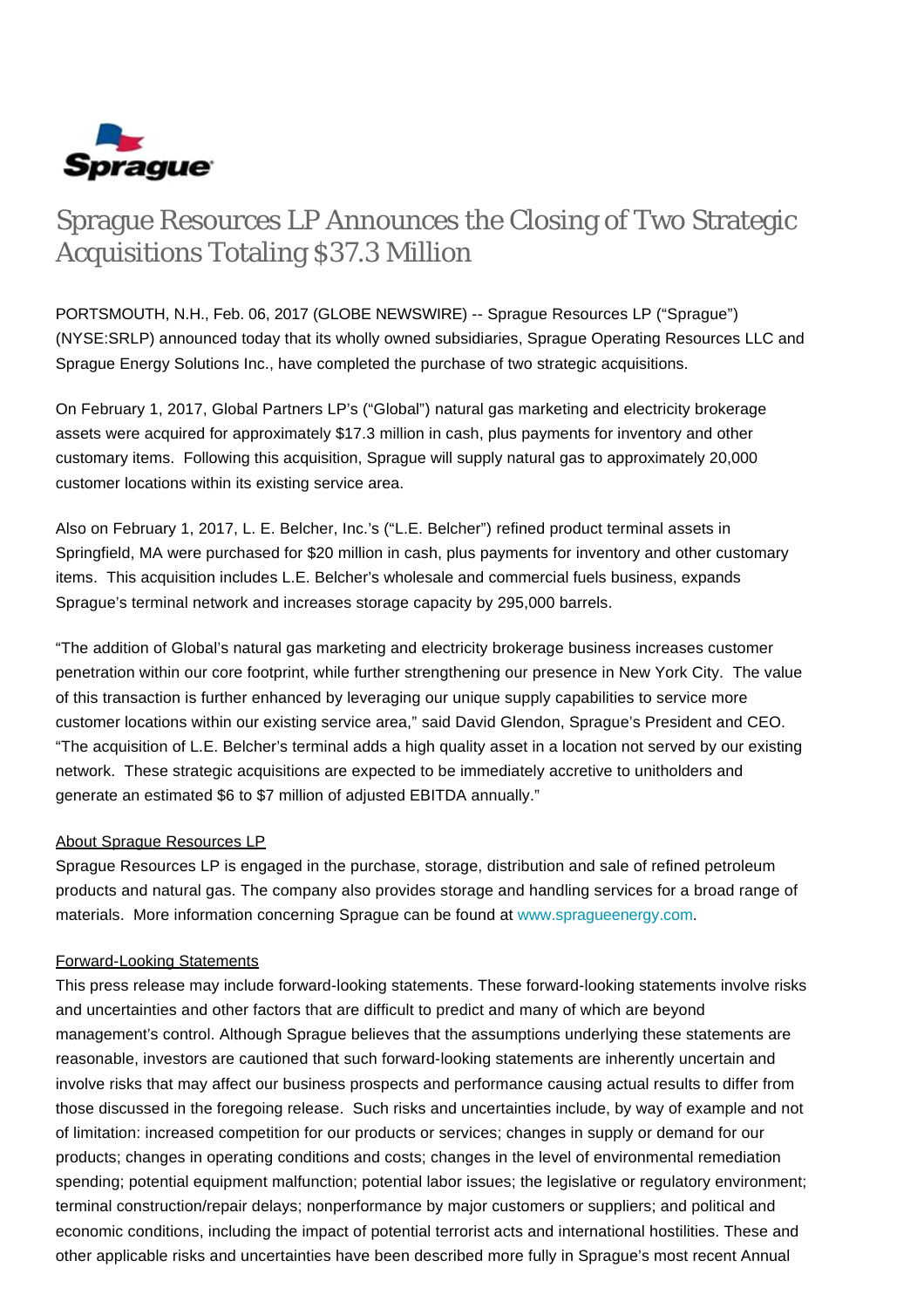Report on Form 10-K filed with the U.S. Securities and Exchange Commission ("SEC") on March 10, 2016, and in our subsequent Form 10-Q filings, as well as Form 8-K and other documents filed with the SEC. Sprague undertakes no obligation and does not intend to update any forward-looking statements to reflect new information or future events. You are cautioned not to place undue reliance on these forward-looking statements, which speak only as of the date of this press release.

## Non-GAAP Financial Measures

To supplement the financial information presented in accordance with United States generally accepted accounting principles ("GAAP"), Sprague's management uses certain non-GAAP financial measurements to evaluate its results of operations which include EBITDA, adjusted EBITDA, adjusted gross margin and distributable cash flow. Sprague believes that investors benefit from having access to the same financial measures that are used by its management and that these measures are useful to investors because they aid in comparing its operating performance with that of other companies with similar operations.

As EBITDA, adjusted EBITDA, adjusted gross margin and distributable cash flow are measures not prepared in accordance with GAAP they should not be considered as alternatives to net income (loss), or operating income or any other measure of financial performance presented in accordance with GAAP. Additionally, Sprague's calculations of non-GAAP measures may not be comparable to similarly titled measures of other businesses because they may be defined differently by other companies.

You can find disclosures on our use of these non-GAAP measures, as well as reconciliations between GAAP and these non-GAAP measures, in Sprague's "Non-GAAP Measures Quarterly Supplement" located in the Investor Relations section of Sprague's website at [www.spragueenergy.com.](http://www.spragueenergy.com/)

## EBITDA

Sprague defines EBITDA as net income (loss) before interest, income taxes, depreciation and amortization. EBITDA is used as a supplemental financial measure by external users of Sprague's financial statements, such as investors, trade suppliers, research analysts and commercial banks to assess:

- The financial performance of Sprague's assets, operations and return on capital without regard to financing methods, capital structure or historical cost basis;
- $\blacksquare$  The ability of our assets to generate sufficient revenue, that when rendered to cash, will be available to pay interest on our indebtedness and make distributions to our equity holders;
- Repeatable operating performance that is not distorted by non-recurring items or market volatility; and
- The viability of acquisitions and capital expenditure projects.

## Adjusted Gross Margin and Adjusted EBITDA

The Partnership trades, purchases, stores and sells energy commodities that experience market value fluctuations. To manage the Partnership's underlying performance, including its physical and derivative positions, management utilizes adjusted gross margin, which is a non-GAAP financial measure. Adjusted gross margin is also used by external users of the Partnership's consolidated financial statements to assess the Partnership's economic results of operations and its commodity market value reporting to lenders. In determining adjusted gross margin, the Partnership adjusts its segment results for the impact of unrealized hedging gains and losses with regard to refined products and natural gas inventory, prepaid forward contracts and natural gas transportation contracts, which are not marked to market for the purpose of recording unrealized gains or losses in net income (loss). These adjustments align the unrealized hedging gains and losses to the period in which the revenue from the sale of inventory, prepaid fixed forwards and the utilization of transportation contracts relating to those hedges is realized in net income (loss). Adjusted gross margin has no impact on reported volumes or net sales. Adjusted gross margin and